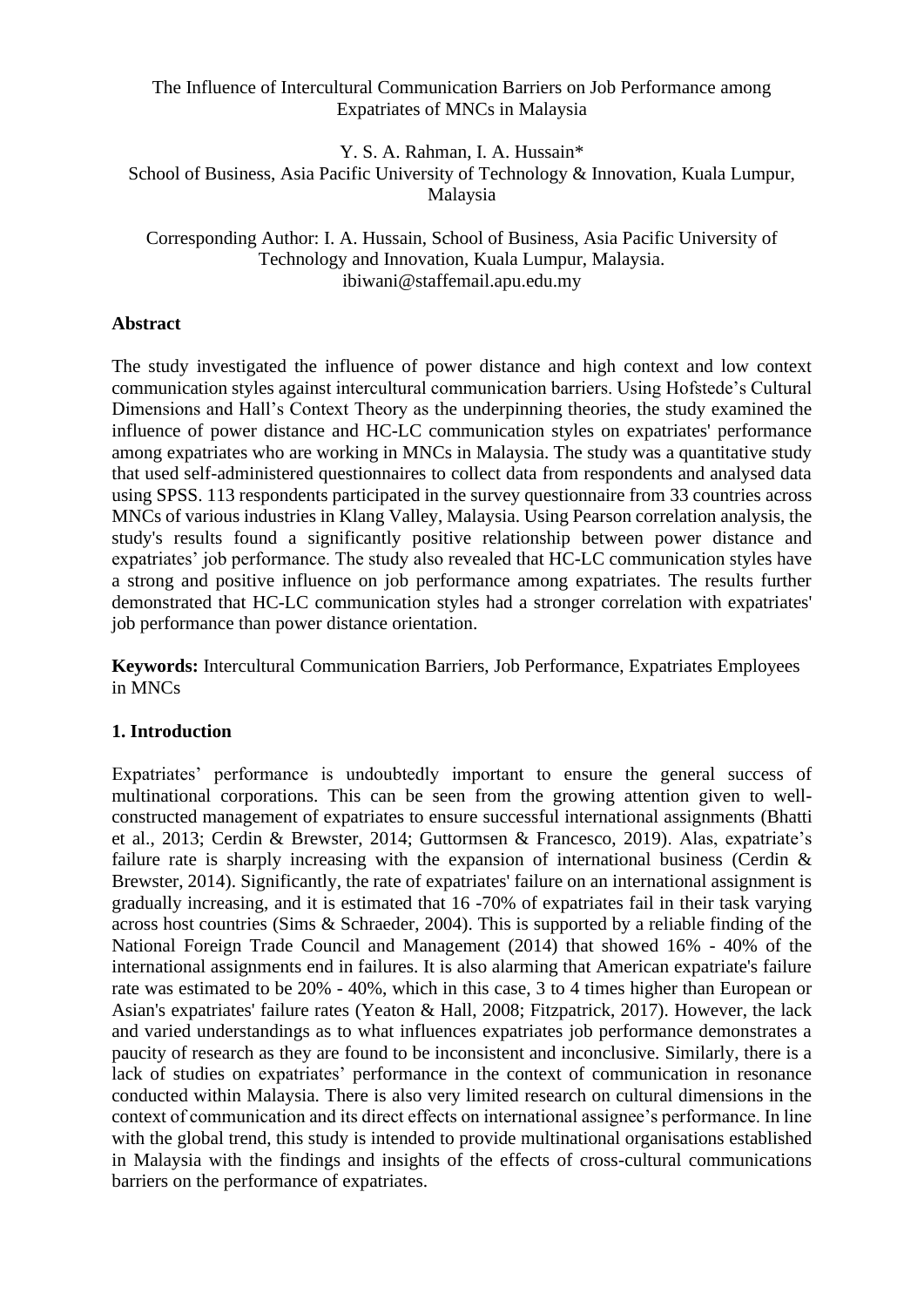### *1.1 MNCs and expatriates in Malaysia*

Multinational companies (MNCs) are known by many as international enterprises, transnational corporations, a global enterprises, just to name a few (Rehman, 2018). There are many cogent studies that demonstrated how MNCs used expatriates in developing global managers and disseminating knowledge in their organisations (Minbaeva & Michailova, 2004). Equally important, the increasing demand for global talent has led more MNCs to increase the number of employees assigned internationally to enhance the reverse flows of knowledge (Mansor & Adnan, 2014). With the growth of the global economy and development, MNCs have been extending their footprint into all corners of the world, accelerating the need for knowledge to facilitate new markets penetration as well as to develop international management competencies (Rehman, 2018). Malaysia, being one of the preferred destinations in ASEAN for FDI, has always tried to maintain the competitiveness of FDI determinants whereby many policy instruments have been imposed to attract a large number of MNCs to establish their operations. The flow of expatriates to Malaysia is also supported by the government's initiatives as the Malaysian government puts great importance on the expatriates and the cohort's adjustment. One of the initiatives taken by the government is the establishment of Talent Corp Foreign Talent Facilitation that is responsible for enhancing expatriate facilitation. In the recent year, another enhancement was made to the Expatriate Division Services online portal whereby several refinement features were introduced, including online applications, cancellations, and online payment for immigration fees. These digitisation and automation efforts were made to improve the processing of expatriate-related procedures (KPMG, 2019). As the demand for expatriates' deployment into this country increases owing to Malaysia's hospitable conditions and promising economic prospects, more organisations are becoming mindful and heedful of the cultural perspectives and mannerisms that may pose puzzling and awkward situations for their expatriates. Many expatriates who are considered as high performers in their home operations would usually find the mental maps they have depended on before do not apply or may not necessarily be appropriate and relevant to the host country where they were assigned to—ultimately influence both the individual expatriate and organisation's performance (Halim, Abu-Bakar, & Mohamad, 2019). Therefore, there is a stream of academic literature that has evolved since the 1980s (Mendenhall & Oddou, 1985) following the globalisation pace, making studies on expatriates one of the cardinal areas of research in the international business (IB) domain ( (Froese & Peltokorpi, 2011). Since the 1950s, studies have shown that the expatriate's historic conceptualisation is borne out of business engagement, whereby in the organisational context, expatriates refer to individuals working abroad to assist the company meet their organisational goals (Tharenou, 2013). Historically, the word 'expatriate' was used to characterise Westerners who have resided abroad with ranging duration (Lennie & Griggs, 1985). This concept suggests that the number of expatriates worldwide is exceptionally immense, most probably exceeding 20 million (Clarke et al., 2016). On the contrary, Naeem et al. (2015) concluded that expatriates are typically different from other types of travellers like migrants or tourists based on the reason of travel and the duration of time staying abroad. In this context, the usual length of time spent for expatriates is between six months to five years in a particular place, with the intention of returning home coupled with a purpose or motive for being in a different particular country, to begin with (Sims & Schraeder, 2004).

# *1.2 Job Performance*

Over the last decades, there have been many attempts made by scholars and researchers to explain and clarify the conceptualisation of job performance, although the common measure in academic studies is that performance involves actions resulting from the actions and what employees gain from their actions and behaviour (Sonnentag & Frese, 2002). Comprises of job explicit behaviour, task performance is largely facilitated through task knowledge, task habits and task skills and requires more cognitive ability given that it includes the fundamental job responsibilities included in the respective job description (Pradhan & Jena, 2017). In other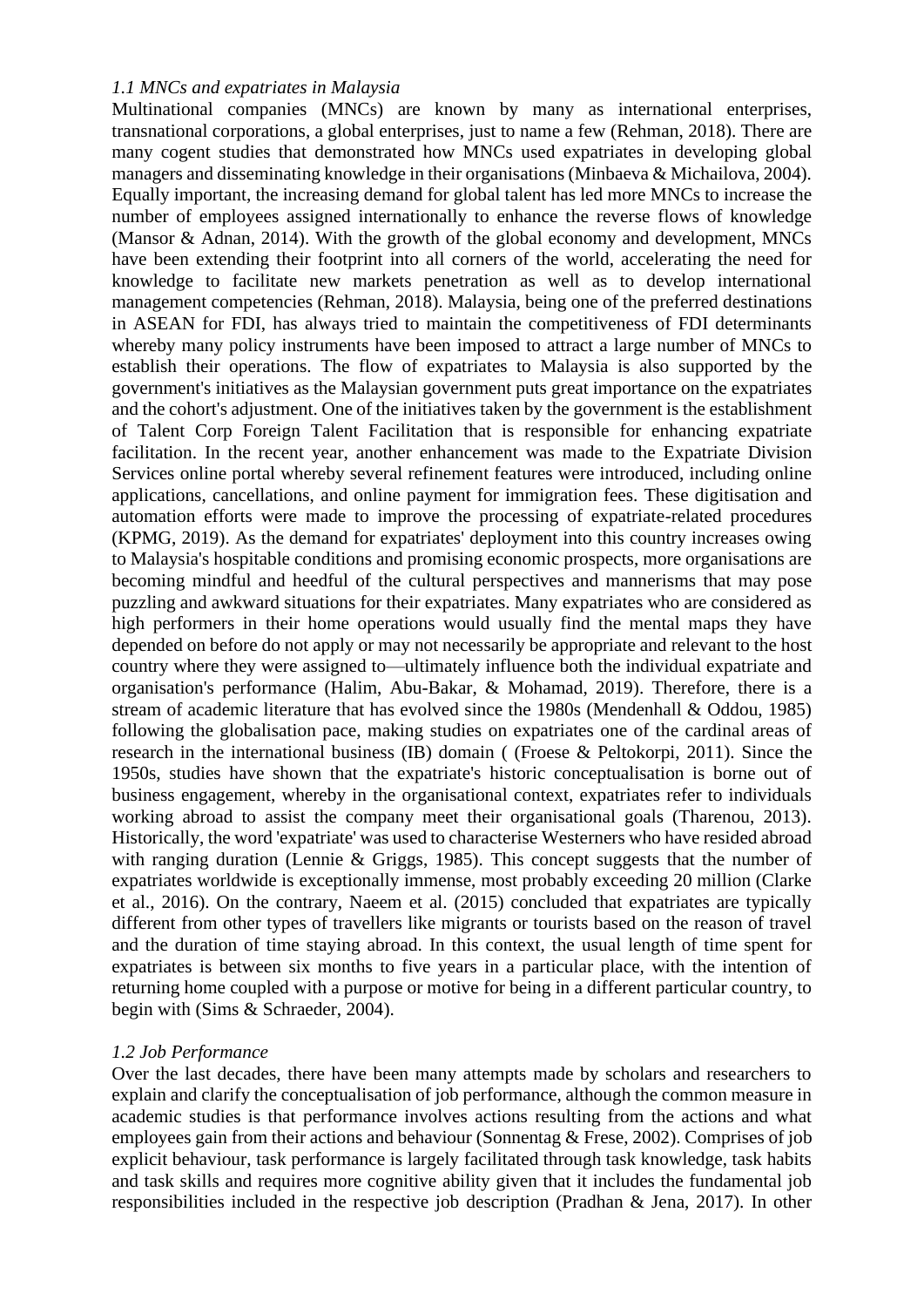words, task performance, also called in-role performance, technical proficiency, and jobspecific proficiency, can be elaborated as one's competency (i.e., proficiency) in performing central job tasks. This includes work quality, work quantity, and job knowledge (Koopmans et al., 2011). Borman and Motowidlo (1997), on the other hand, categorised job performance into two: contextual and task performance. Task performance/dimension basically refers to an individual's competency with which one carries out activities that constitute the company's "technical core" while contextual performance/dimension, on the contrary, involves activities that do not contribute to the technical core yet act as the supporting factors to the social, organisational and social environment in which organisational objectives are pursued (Borman & Motowidlo, 1997). With all the varied concepts introduced by past scholars, Sing and Mahmood (2017) concluded that the efforts directed towards the generalisable models of performance have been small-scale. Therefore, it is reasonable to say that what constitutes performance differs amongst jobs and thereby demonstrates the many job performance indicators (Kartar-Singh & Nik-Mahmood, 2017). In the context of expatriates, Harrison and Shaffer (2005) claimed that job performance captures the amount of effort (energy) and time that an expatriate dedicated to his/her duties. Arguably, from the viewpoints of both organisations and expatriates, job performance is generally an important and direct measure of expatriate effectiveness (Gilad et al., 2010).

### **1.4 Cross-cultural communication barriers**

In a culturally diverse workplace, especially MNCs, cross-cultural communication presents a plethora of conflicts that are bound by cultural barriers/filters. According to Rani (2016), barriers to communication are basically anything that hinders effective transmission and comprehension of information, thoughts, and ideas. One of the notable barriers to communication is cultural barriers, as aligned to the purpose of this study. Undeniably, numerous cross-cultural communication barriers are elicited as the distinctly different cultural elements involved in the communication process may lead to different cultural interpretations and meanings (Georgakopoulos & Jaeckle, 2007; Okech et al., 2015). This is supported by Browayes and Price (Understanding cross-cultural management, 2008), who highlighted the barriers of cross-cultural communication, including communication and thinking style can result in misunderstandings. A study conducted by Okoro (2012) also maintained that miscommunication is more prevalent among employees and managers coming from different nationalities and ethnic backgrounds, thus further reinforcing the notions made by previous authors mentioned. Abugre and Debrah (2019) suggested that understanding the conflicts in cross-cultural communication is especially important as it is critical for knowledge flows in MNCs, MNCs' overall performance and global leadership success, among the multiple work outcomes of international assignees (Kuznetsov & Kuznetsova, 2014; Liu et al., 2015). According to several compelling studies, the barriers to cross-cultural communication are rooted in power distance prevalent (Ybema & Hyunghae, 2009; Khatri, 2009; Ghosh, 2011; Ray, 2014; Nnia, 2015) and also can be explained in the form of binary variance like low vs high context cultures (Adair & Brett, 2005; Cañado & García, 2007; Douchet et al., 2009; Nnia, 2015).

# *Power distance*

Hofstede defined power distance as the degree to which members of a culture accept power inequality distribution between classes, demonstrating how cultures distinctly differentiate between groups and individuals in accordance to authority, power, status, wealth, prestige and material possessions (Farh et al., 2007; Daniels & Greguras, 2014). On that account, the power distance index (PDI) for a country is calculated to see the range and degree of power distance of that particular country (Harada, 2017).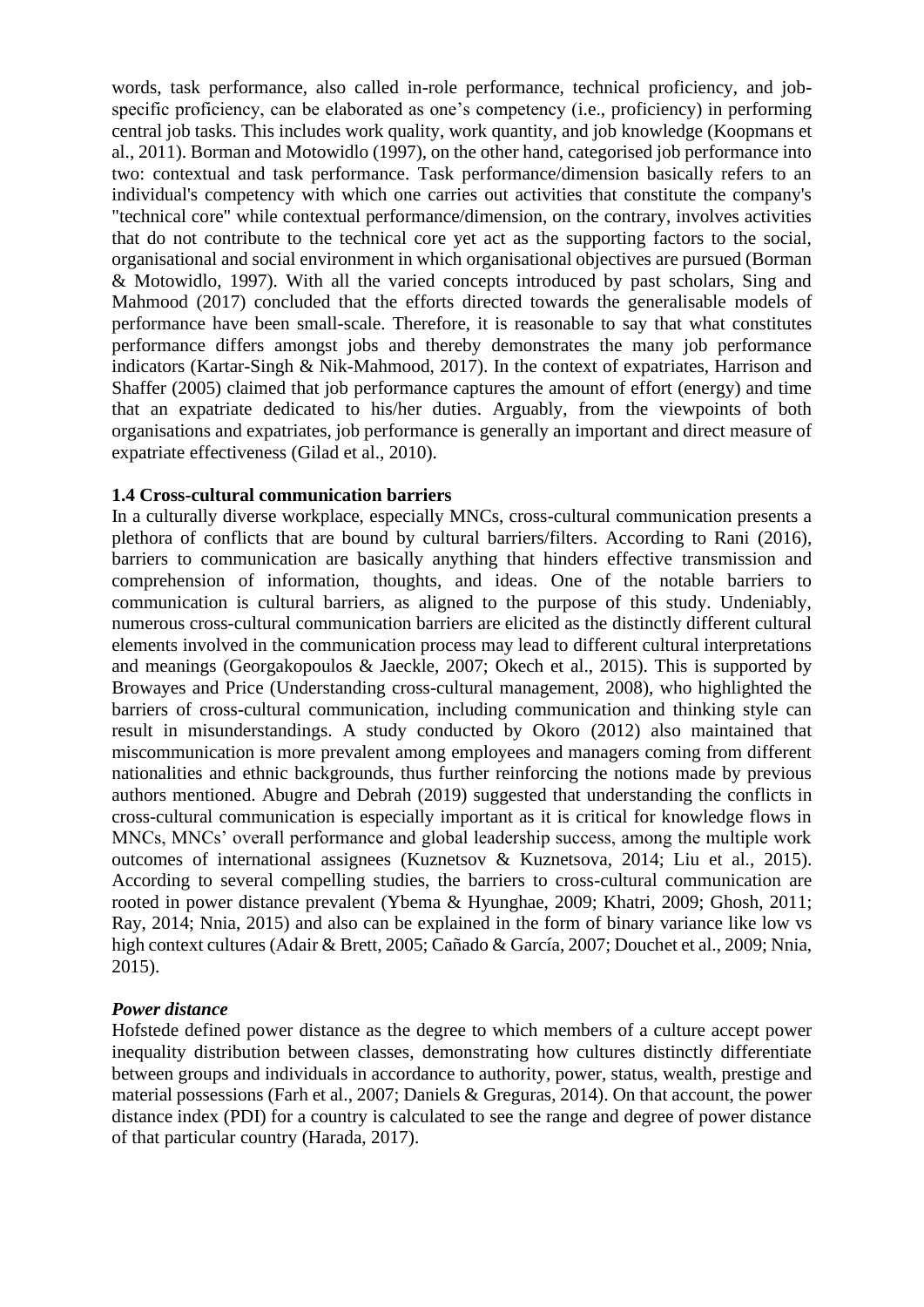### *High and low context communications*

This concept was introduced to explore the correlation between communication and culture and to understand the determinants that inhibit or facilitate effective communication between groups or individuals from different cultural backgrounds (Hll, 1976). High context communication culture is described as interdependent in which the meanings of words or phrases uttered may carry different interpretations as the context of the words used may have different connotations (Hall, 1962). More than often, the connotations when words are complemented with non-verbal communication can be altogether different (Nam, 2015). In order to put it differently, thoughts and feelings are not expressed in words because the meanings are implicit. This explains why high-context culture is characterised as a culture that requires individuals to understand and learn others from their nonverbal cues (Harada, 2017). As confirmed by Kitayama and Ishii (2000), East Asians' content in a language is relatively low. Therefore, informal and nonverbal responses provide the missing parts to bridge the communication.

#### **1.5 Power distance and expatriates job performance**

The majority of the body literature did not directly correlate power distance and expatriate's performance; however, relate power distance to subdimensions of expatriate's job performance (e.g., time taken to complete work, quality of relationships with HCNs, and ability to perform effective knowledge transferring) and more importantly with key indicators to expatriates' performance like expatriates' cross-cultural adjustment and job satisfaction that significantly and logically related. In a different light, it was found that not only power distance is recognised as an influential determinant of stress and motivation, but it also plays a contributory factor on expatriate's overall performance (Pinto, Cardoso, & Werther, 2017). Froese and Peltokorpi (2011) discovered that there is a significant positive relationship between power distance and expatriates' job satisfaction that positively affects expatriates' overall performance among western expatriates in Japan. The study also discovered that national culture and supervisor's nationality, as well as host country's communication patterns, were important determinants of expatriate's job satisfaction that eventually influenced the success of expatriates' international assignments. Caliguiri and Day (2000) focused among expatriates in a US-based MNC around the world concurred that components of power distance influenced expatriates performances; supervisor-subordinate national similarity influenced the extent of support and frequency of interaction in superior-subordinate dyads as well as performance ratings of expatriates. The study also found that expatriates with similar national values were rated better than their different counterparts in the context of both task and contextual performance dimensions. It was also affirmed by Lee (2015) that a positive association between power distance and relationship management, which in turn influenced expatriate managers' performance. Downes et al. (2002) argued that despite the distinct relationship found between power distance and expatriates' performance, the outcome of the study pointed a contrary result that US expatriates in Japan revealed, information and job clarity (from centralised power) and exceeded expectations about professional discretion like the ability to complete the job as superior orders had a positive impact on job satisfaction and future job performance as expatriates have higher motivation to perform and complete assignments (Downes, Thomas, & Singley, 2002). Moreover, Lee (2015) also argued that the hotel industry, which asks for input and gives subordinates freedom in how they perform their jobs, is perceived as incompetency and bad management on the expatriate side in highly hierarchical societies. In a low power distance context, expatriate managers are rejected by the local employees due to the hierarchy's strong atmosphere. Sambasivan et al. (2017) found that in Malaysia, which is characterised as high power distance orientation, it is vitally crucial for expatriates from the opposite end of the spectrum to be aware that feedbacks on their effectiveness may be indirectly given or muted than the expatriates have been culturally conditioned to expect. Therefore, this posed a consequential problem for expatriates to decipher the cross-cultural interactions appropriately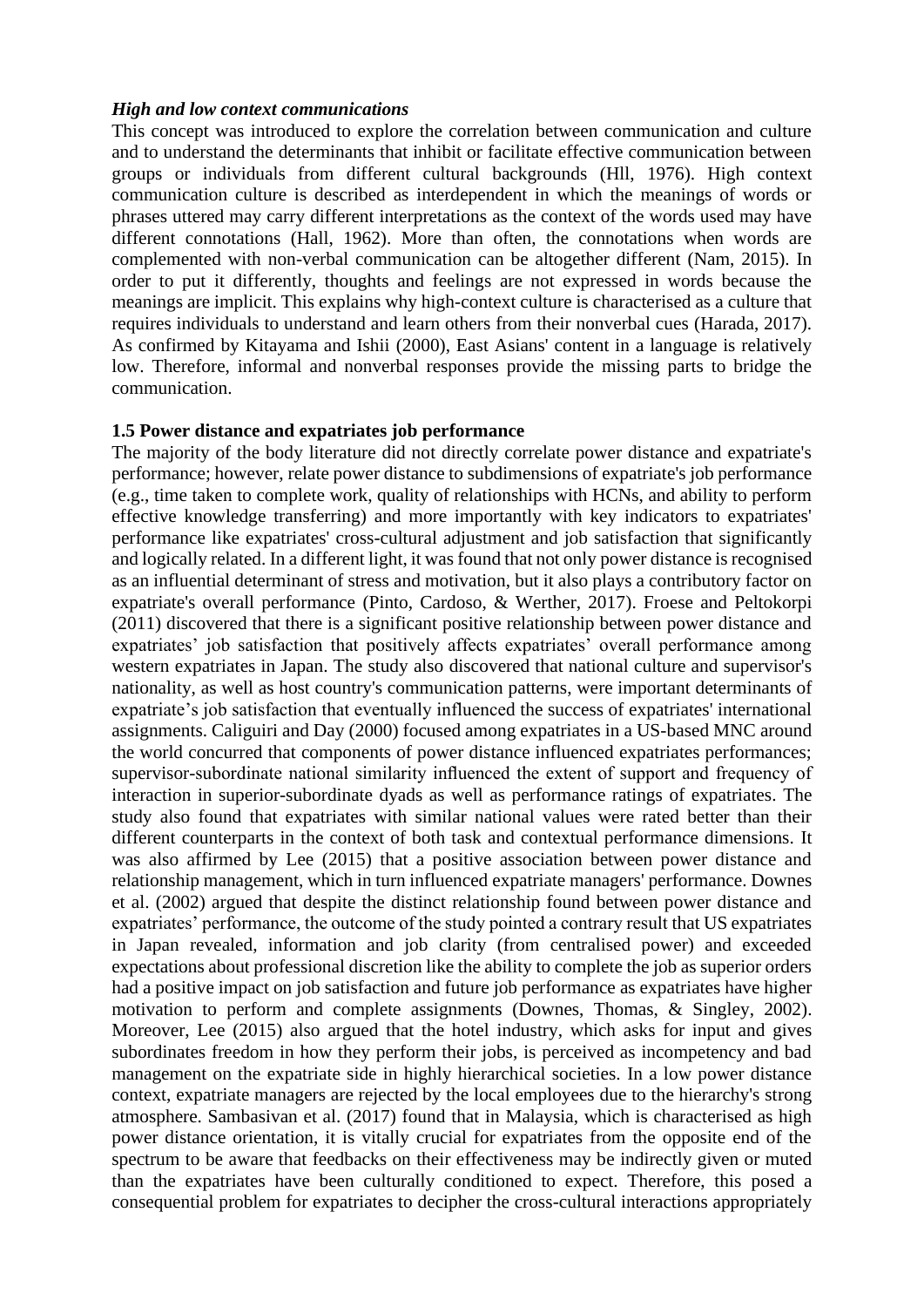when communicating with Malaysian employees, clients, suppliers, or even government bodies, hindering good performance among expatriates. In exploring the effects of power distance and expatriates' ability to perform the knowledge transfer process, Jannesari et al. (2016) concluded that the high-power distance orientation among Chinese subordinates had an influence on the social interactions between the HCNs and the foreign expatriates.

# **1.6 High and low context communications and expatriates job performance**

As compared to power distance, high and low context communication showed limited influence on expatriates' performance. Nevertheless, past studies have demonstrated the relationship between HC-LC cultures and expatriates' performance, directly and indirectly. According to Froese and Peltokorpi (2011), low context versus high context communication positively influenced expatriates' performance. In this case, it was highlighted that in the Japanese high context culture, communication styles are indirect, and performance evaluations are ambiguous. Such differences have increased misunderstandings and complicated work relationships and, thereby, lower expatriates' job satisfaction and performance (Foese & Peltokorpi, 2011). A study by Milliman et al. (2002) that involved two culturally different managers (American and Malaysian) has further proven the influence of behaviour and low context communication and expatriates' behavior and performance. The study explained how an American manager mistakenly commented that he was being fair and transparent by bluntly commenting on the Malaysian expatriate's performance issues in a performance appraisal meeting despite the facial expression shown by the expatriate. The miscommunication has led to further deterioration of expatriates' performance and the relationship between the two parties. The study highlighted that different cultural dimensions; high and low context communication, had implications on expatriate performance; premature return from an international assignment (Society for Human Resource Management, 2008). Another study by Varner and Palmer (2006) demonstrated the distinct relationship between high and low context communication and expatriates' performance in their research. The study disclosed that expatriates from low context cultures tend to get irritated and frustrated with what is deemed to be "meandering" communication that goes nowhere. This deduction was also corroborated by a later study by Tahir and Ismail (2007) performed among expatriates who were working in Malaysia. The study highlighted that expatriates found it strenuous and hard to have direct discussions or confrontations with the host nation employees when there were issues that required solutions and may cause delays to the expatriate's work pace (Tahir & Ismail, 2007).

# **2. Methodology**

The objective of the study is to examine the relationship between power distance and high/low context communications towards job performance among expatriates of MNCs in Malaysia. 120 survey questionnaires were distributed online to various MNCs in Kuala Lumpur and Selangor for the purpose of collecting primary data. This entailed to 113 respondents, where 107 was deemed good for analysis. Predictors used in this study was power distance and high/low context communications, while job performance was the dependent variable. For power distance, five (5) items were used and adopted from Earley and Erez (1997), Voich (1995) and Dorfman and Howell (1988). Following were the items:

- 1. I find managers who regularly ask the opinions of their subordinates as incompetent or weak.
- 2. In work-related matters, managers have a right to expect obedience from their subordinates.
- 3. Expressing disagreements explicitly is deemed disrespectful.
- 4. Managers ought to make decisions without consulting their subordinates in most situations.
- 5. Managers should avoid off-the-job social contacts with employees as social interaction with subordinates may decrease a manager's objectivity (fairness) in dealing with them.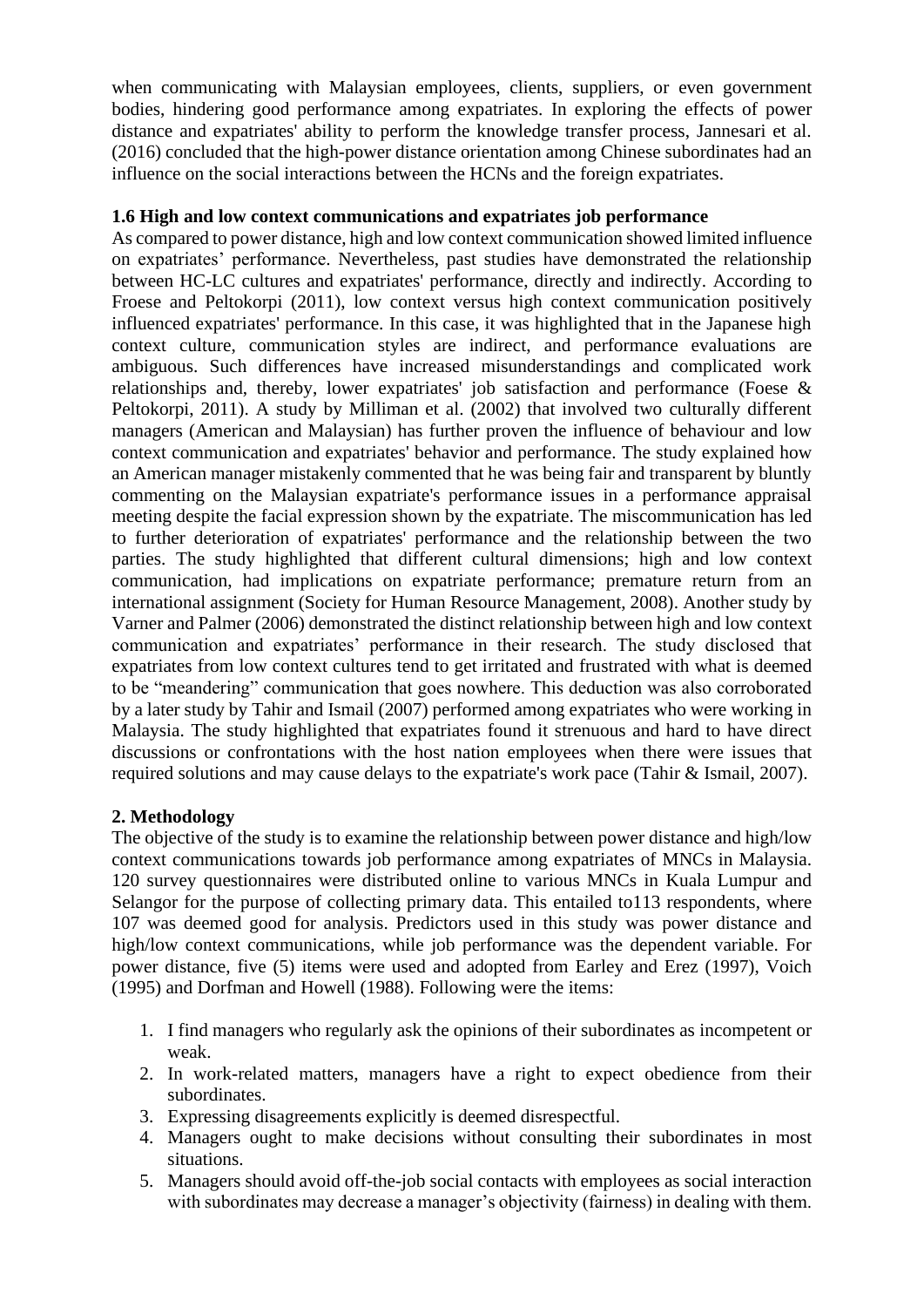Items to measure high context and low context communications were adopted from Gudykunst et al. (1996).

- 1. I can distinguish between a sincere invitation and one intended as a gesture of politeness.
- 2. Even if I do not receive a clear and definite response from others, I can understand what they intended.
- 3. I prefer conveying difficult messages/negative feedbacks/advice to others indirectly.
- 4. I use silence to avoid upsetting others when I communicate.
- 5. If I think that my colleagues will be hurt by my refusal, I provide additional reasons for my response.

Items to measure job performance were adopted from Black and Porter (1991):

- 1. How do you rate yourself completing work tasks on time?
- 2. How do you rate the quality of your performance in regard to job responsibility?
- 3. How do you rate yourself at achieving or exceeding work goals?
- 4. How effective are you at maintaining good working relationships and coordination with the host nationals?
- 5. How effective are you at communicating with host nationals in decision making and problem-solving?
- 6. I always work in teams as a method to disseminate knowledge.
- 7. I regularly exchange my knowledge and experience with the host nationals.
- 8. Organisation success is contingent upon my ability to disseminate valuable knowledge throughout the host company.
- 9. The subsidiary substantially uses knowledge from the parent company.

All the above items were put to measure using the 5-point Likert Scale.

# **3. Findings**

Out of 113 respondents, 66.4% of respondents were male and in the middle-aged group (ages 36-55 years). 44.9% of them were under long term international assignments (defined as 1 to 3 years), 29% was found to be undertaking the length of minimum 3 years assignment, and 26.2% of the respondents were under short-term assignees to stay of less than 1 year. The demographic analysis also shows that the majority of the respondents hold middle management roles, i.e., senior (or semi-executive) positions, and this is represented by almost half of the respondents (48.6%). On the country of origin, Indonesia stood out with a double-digit percentage (13.1), while the second top home country was Germany, represented by 8.4%. At the same time, the USA and the Philippines were both at 5.6%. Russia, Taiwan and Yemen all comprised 4.7% of the respondents. 3.7% of the respondents were from Singapore, while France, India, Australia, Egypt, Iran and Czech Republic (Prague) each had 2.8% respondents. Austria, Colombia, Japan, Nigeria, Norway, Saudi Arabia and South Korea accounted for 1.9% of respondents while Argentina, Belgium, Brunei, Denmark, Ghana, Ireland, Netherlands, New Zealand, Seychelles, Syria and Thailand contributed 0.9% of the total respondents.

Results from descriptive analysis on power distance, high and low context communications towards job performance items indicated a disagree and strongly disagreed while high and low context communications demonstrate majority at agreeing. Job performance items demonstrated all items' at medians and showed that the respondents have low power distance orientation, high context communication style and good job performance level. A reliability test was also performed to measure the internal consistency of scale with the samples. Findings from the reliability test indicated that Cronbach's Alpha for power distance item was 0.84 while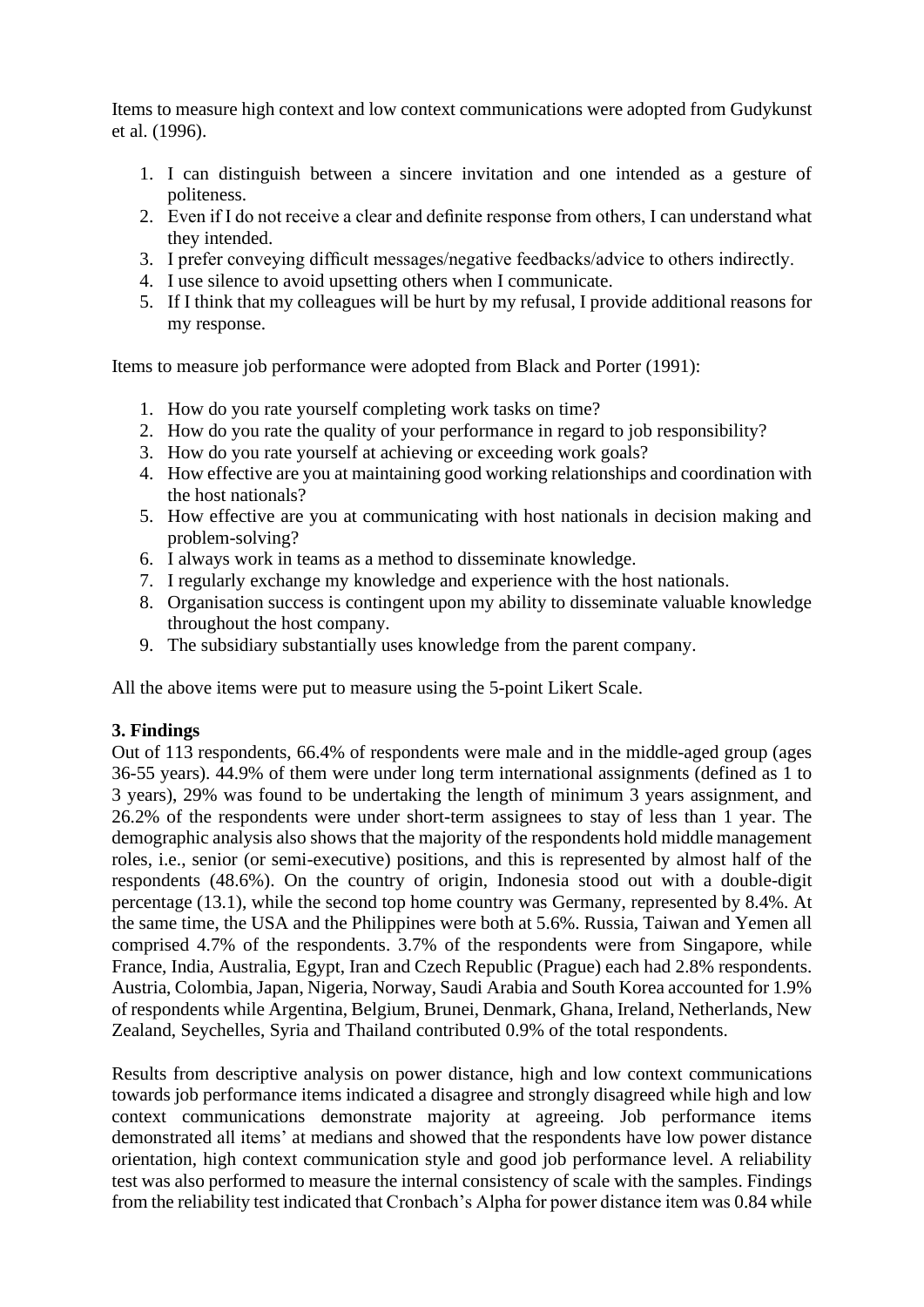high and low communications were 0.82 and job performance 0.79, and explained a respectable amount of variance explained by the internal consistency reliability of scale with the sample.

Pearson Correlation Coefficient analysis indicated that there was a strong, positive relationship between power distance and job performance,  $\mathbf{r} = 0.514$ ,  $\mathbf{p} < 0.01$ , with a high power distance index associated with a high level of job performance. The correlation was found to be a significant and positive relationship between HC-LC communications and job performance, **r = 0.639, p < 0.01**. This explained that high context communicators would have a higher level of job performance.

| <b>Variables</b>           | Mean  | <b>Std. Dev</b> | <b>Power distance</b> | HC-LC<br>communication | <b>Job performance</b> |
|----------------------------|-------|-----------------|-----------------------|------------------------|------------------------|
| Power distance             | 11.92 | 4.31            |                       |                        |                        |
| <b>HC-LC</b> communication | 16.23 | 4.27            | $0.787**$             |                        |                        |
| <b>Job performance</b>     | 35.93 | 3.69            | $0.514**$             | $0.639**$              |                        |

Table 1: Pearson Correlation Output for Interrelations of Variables

*Note:* \*\* = *p* ≤ *0.01*, \* = ≤ *0.05* 

Table 2.0 below explains the coefficient of determination, r<sup>2</sup>, to get an idea of how much variance the two variables share and generally, a higher r<sup>2</sup> is an indicator of better goodness of fit for the observations. Based on the Pearson correlation coefficients, the r² squared indicated 0.264 shared variance for power distance. This means power distance helped to explain 26% of the variance in the respondents' scores on the job performance level. HC-LC communications towards job performance showed 0.40 invariance and explained that 40% of the variation in the job performance level of the respondents could be explained by their HC-LC communication styles.

Table 2.0: Summary of coefficient of determination Analysis

| Variables                                       | $R^2$ | <b>Strength of relationship</b> |
|-------------------------------------------------|-------|---------------------------------|
| <b>Power Distance and Job performance</b>       | 0.264 | Strong                          |
| <b>HC-LC Communications and Job performance</b> | 0.4   | Strong                          |

# **4. Discussion**

The results have provided support and evidence for the theory that power distance is a significant predictor of expatriates' job performance. The variable was extensively conceptualised as a strong and distinct dimension associated to dimensions of job performance among expatriates. Findings from the analysis also revealed that the significant correlation value obtained was  $r = 0.514$ ,  $p < 0.01$ . It showed that this hypothesis was supported. This also disclosed that power distance has a strong, positive correlation with expatriates' job performance. Several possible explanations for this could largely be related to Malaysia as a host country, the cultural similarity between the expatriates and the host nationals (Malaysians), and the interrelation of national values between power distance and collectivism. Hassan and Diallo (2013) said that it is human nature to gravitate toward the familiar. Verbal and non-verbal pattern similarity and value similarity greatly influenced successful crosscultural adjustment and on expatriate's job performance. The cultural and value similarities can facilitate better adjustment to the host country and expatriates' work adjustment. Also, Zakaria et al. (2019) found that adjustment to the host country was a crucial factor influencing expatriates' job performance. It was elaborated that expatriate adjustment to the host country was significantly related to both task and contextual performance. The problems and issues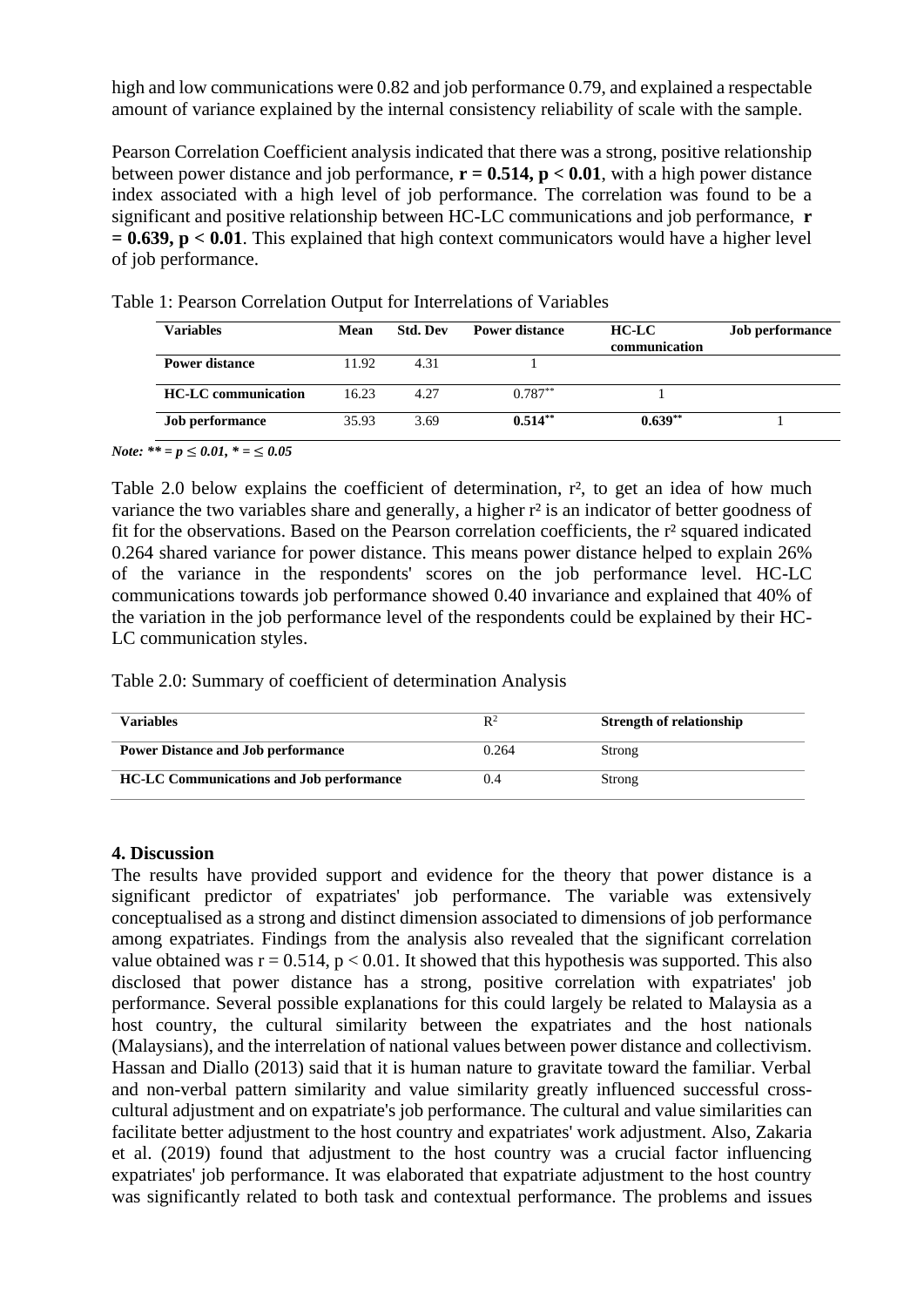related to expatriates' difficulties in adjusting to the host country's culture are mostly cited as the reasons for expatriates' premature return and failure (Osasuyi & Mwakipsile, 2017; Malarvizhi et al., 2018). Once the expatriates experience issues during their expatriation, this increases the risks and is more likely to cause poor job performance and results in other issues like turnover and low organisational commitment (Zakariya et al., 2019). Equally important, the power distance dimension is also closely related to another cultural dimension: collectivism/individualism. In the context of this study, prior studies have suggested that there is a strong correlation between power distance and individualism/collectivism dimensions (Hofstede, 1985). This is supported by ample empirical evidence that demonstrates how power distance is deeply rooted in collectivistic cultures. Ghosh (2011) outlined individualismcollectivism and power distance indices and revealed that the dimensions are significantly correlated; a graphical plot of these data showed that collectivism is associated with high power distance, while individualism is associated with lower power distance.

Several studies also concurred with this assumption, including Rivera-Vazquez et al. (2009) and Demigha and Kharabsheh (2019). They suggested that national culture dimensions influenced the level of trust among personnel, and feeling of mistrust could affect knowledge sharing and transferring. Also, studies by Ismail et al. (2016) and Jannesari et al. (2016) shared the same views and are aligned with the findings. The authors persistently emphasised that high power distance cultural orientation may have prevented HCNs from trusting and sharing visions with their different cultural background expatriate co-workers. This barrier will then obstruct the expatriate's ability to effectively perform their contextual performance (i.e. networking ability, communications) and assignment-specific performance (i.e. knowledge transfer) among the HCNs and the host organisation/subsidiary. On the same basis, this is also in tandem with the conclusions drawn by Yang (2016) and Sambasivan et al. (2017). However, all these findings are contradictory to the work of Downer et al. (2002), who opined that power distance is negatively related to expatriates' job performance.

Supporting the positive correlation between power distance and expatriate's job performance is also inconsistent with the findings of Downes et al. (2002), who discovered that low power distance is related to high job performance among expatriates working in a high power distance host country. The contradictory result may be attributed to the expatriates' individual factors like cultural intelligence, personality and self-efficacy. In the context of personality, several studies found that there is a positive and significant relationship between personality traits of expatriates and their cross-cultural adjustment (Kumar et al., 2008; Ramalu et al., 2010; Bhatti et al., 2014). Personality traits like the Big Five (extraversion, conscientiousness, agreeableness, openness to experience and neuroticism) and personal traits of expatriates like a desire to work overseas, positive mindset and comfortable to work outside serve as partial mediation of the expatriates' ability to adjust to new working places and expatriates job performance (task, relationship building, and overall performance (Rose et al., 2010; Bhatti et al., 2014). Cultural intelligence and self-efficacy were also cited as important determinants and mediators to expatriates' ability to adjust to the host nationals and to be able to perform in their international assignments despite the cultural value differences. Studies by Ang et al. (2007) and Ramalu et al. (2012) found that expatriates' cultural intelligence (CQ) goes beyond recognising cultural differences and deals with the motivation behind cognitive knowledge and processes; it reflects the desire to adapt to other cultures and in engaging with others.

Findings from this study have filled up the gap in the previous literature that high and low context communications significantly influence expatriates performance. The results from the analysis conducted indicated that there was also a significant, positive relationship between HC-LC communications and job performance,  $r = 0.639$ ,  $p < 0.01$ , with higher context communicators associated with high job performance among expatriates. The inferences made by influential researchers from Foese and Peltokorpi (2011), Milliman et al. (2002) and Kurata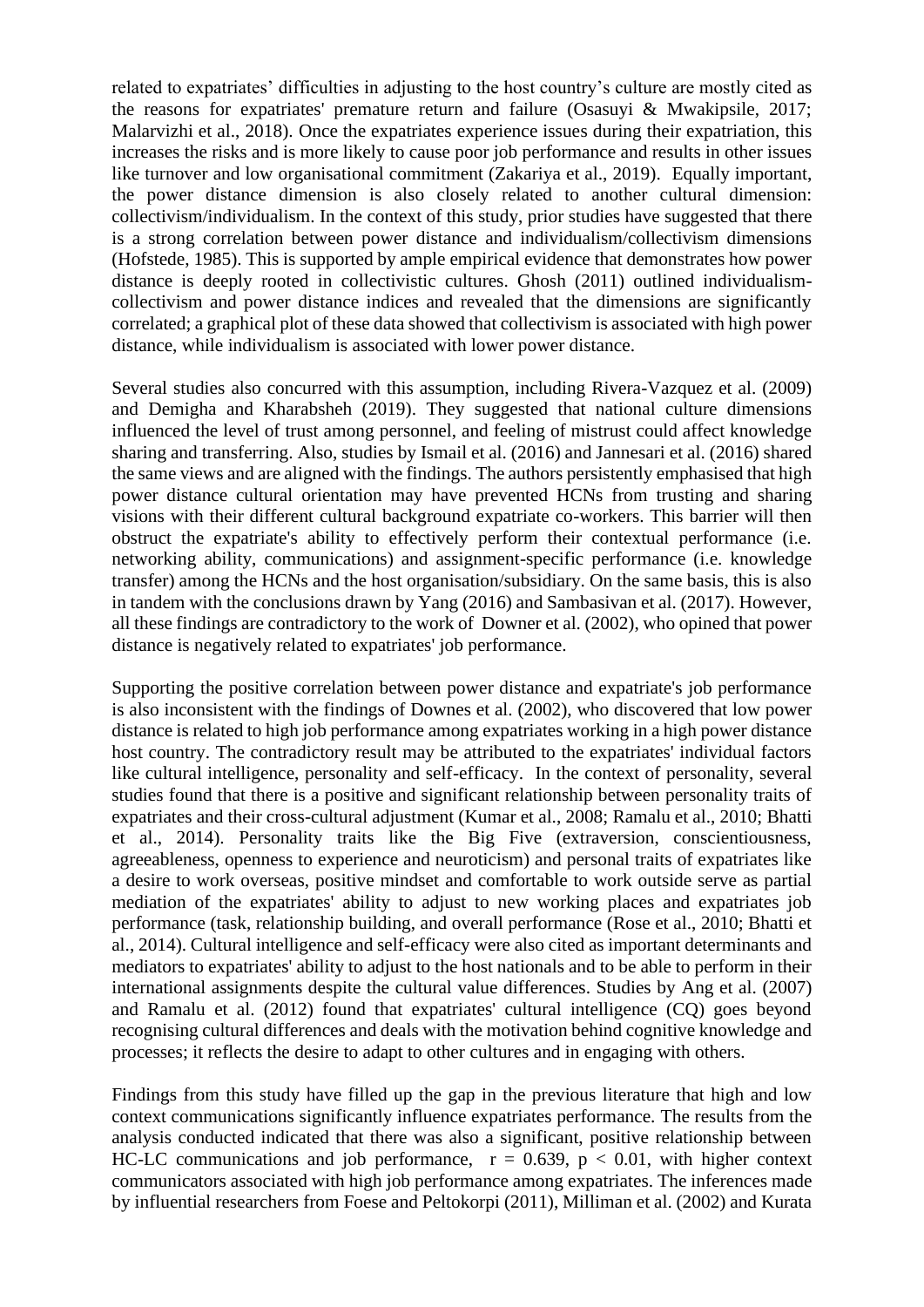(1990) were also in tandem with this study. Prior scholarly studies have provided evidence that cultural similarity significantly influences intercultural communications between expatriates and host nationals. It was said that the similarity of expatriates home cultures and host cultures facilitated better and positive group cohesion as well as adjustment to their international assignments (Martin, 2014). Van Vianen et al. (2004) correspondingly contended that individuals tend to behave and perceive events in similar ways when they share the same values. This behavioural and perceptual similarity expedites effective coordination and communication while minimising conflict. It was then further emphasised that this is the rationale why expatriates who hold relatively similar values and communication patterns as host country nationals would encourage effective interactions with HCNs and receive social support from HCNs and, therefore, better adjustment and performance. On the contrary, expatriates with diverse cultural values and communication styles are more likely to experience communication barriers, triggering misunderstandings, irritation and conflict that herald low performance among expatriates (Stahl et al., 2009; Zhou & Qin, 2009; Meyer et al., 2016). The studies conducted by Varner and Palmer (2006) and Tahir and Ismail (2007) are also indicated by this finding and may explain the reason why high context communicators have higher job performance compared to their low context communicators counterparts. These authors insisted that high and low context communication styles are not the only reason to underperformance expatriates as other cultural dimensions such as individualism-collectivism can also be a factor in determining the level of expatriate's job performance. Similar to highcontext communicators, members of collectivistic culture rely on context (e.g., tone of voice, gestures, eye context, the position of bodies) more than the content of the conversations (Triandis, 2001). Gao (2019) also added that high-context members tend to place more value on developing close interpersonal relationships and attach significant importance to maintaining group harmony as they care about others' 'faces' and feelings. As such, they prefer to use an implicit and indirect way of communicating and decidedly avoid unhappiness and disputes, which is also a typical feature of collectivistic culture. In this case, expatriates from high context cultural backgrounds would easily attune to the high-context communication styles of the HCNs in Malaysia as this intercultural communication is moderated by the expatriates' perceptions of the spirit of camaraderie in the host organisation. This, therefore, encourages better performance levels among these expatriates as compared to expatriates with low-context orientation.

# **5. Conclusion**

The remarkable difference in job performance among expatriates is attributed to some cultural factors in the context of communications, namely, power distance and high/low context communications. The different orientation towards power distance and spectrum of communication styles has led to distorted job performance among expatriates owing to the communication barriers between the expatriates and HCNs. Known for its global footprint, MNCs rely heavily on the job performance of their international assignees to successfully transfer knowledge and perform specific assignments that have a significant bearing on the firms' competitive advantage. In this respect, communication barriers caused by different power distance and context communications orientations have significantly hampered the excellent level of performance wished by the expatriates. In addition, these differences have enticed them to deal with associated conflicts with their host country nationals at the workplace, lowering their level of performance at work. The study found that from MNCs in Malaysia perspectives, expatriates with high power distance orientation and high context communication styles have better job performance as compared to their low PD and LC counterparts. According to these findings, the Human Resource (HR) management team of MNCs in Malaysia need to strategise their intercultural training for their potential expatriates by integrating the power distance and HC-LC communication styles components.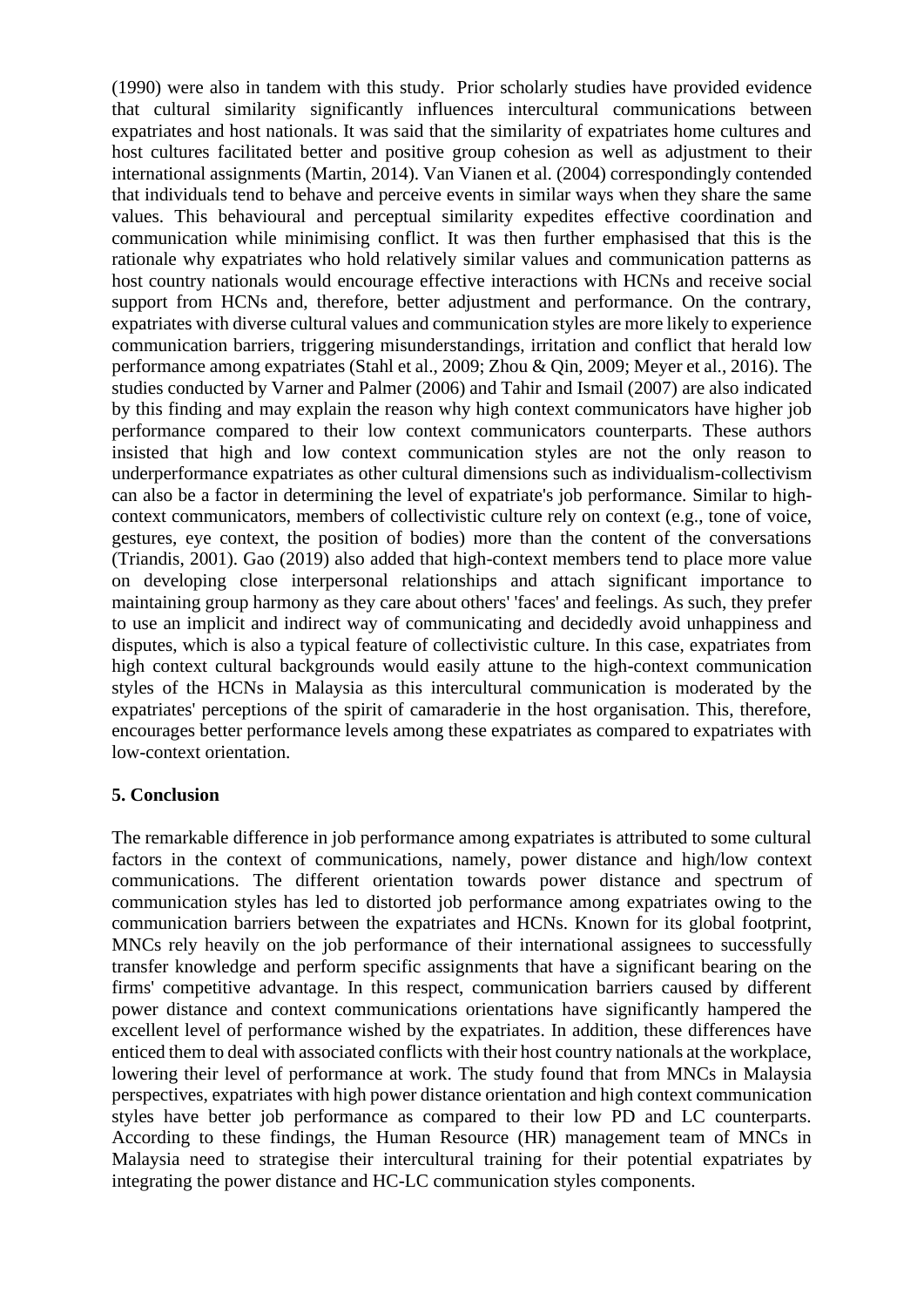#### **References**

- Abugre, J. B. & Debrah, Y. A., 2019. Assessing the impact of cross-cultural communication competence on expatriate business operations in multinational corporations of a Sub-Saharan African context. *International Journal of Cross-Cultural Management,* 19(1), 85-104.
- Adair, W. L. & Brett, J. M., 2005. The negotiation dance: Time, culture, and behavioral sequences in negotiations. *Organization Science,* 16(1), 33-51.
- Ahmad, M. H., Ab-Hamid, M. R. & Azizan, N. A., 2018. Impact Of Culture On The Acceptance And Outcomes Of Assessment Centre Method. *Journal of Quality Measurement and Analysis,* 14(1), 24-43.
- Al Ariss , A. & Syed, J., 2011. Capital mobilisation of skilled migrants: A relational perspective. *British Journal of Management,* 2, 286-304.
- Bhatti, M. A., Battour, M. M. & Ismail, A. R., 2013. Expatriates adjustment and job performance: An examination of individual and organisational factors. *International Journal of Productivity and Performance Management,* 62(7), 694-717.
- Bhatti, M. A., Battour, M. M., Ismail, A. R. & Sundram, V. P., 2014. Effects of personality traits(big five) on expatriate adjustment and job performance. *Equality, Diversity and Inclusion:An International Journal,* 33(1), 73-96.
- Bhatti, M. A., Sundram, V. P. K. & Hee, H. C., 2012. Expatriate Job Performance and Adjustment: Role of Individual and Organisational Factors. *Journal of Business & Management,* 1(1), 29-39.
- Bickers, R. A., 2010. *Settlers and Expatriates: Britons over the seas.* Oxford: Oxford University Press.
- Bonache, J. C., Brewster, C. & De Saa, P., 2010. Expatriation: Traditional criticisms and international careers. *Thunderbird International Business Review,* 52(4), 236-274.
- Borman, W. & Motowildo, S., 1997. Task performance and contextual performance: The meaning for personnel selection research.. *Human Performance,* 10(2), 99-109.
- Caligiuri, P. M., 1997. Assessing expatriate success: Beyond just being there.. *New Approaches to Employee Management,* 4, 117-140.
- Caliguiri, P. M. & Day, D. V., 2000. Effects of self-monitoring on technical, contextual, and assignment-specific performance: A study of cross-national work performance ratings.. *Group and Organization Management,* 25, 154-174.
- Campbell, J. P., 1990. Modeling the performance prediction problem in industrial and organisational psychology . In: L. M. H. M. D. Dunnette, ed. *Handbook of Industrial and Organisational Psychology .* California: Consulting Psychologists Press, 687- 732.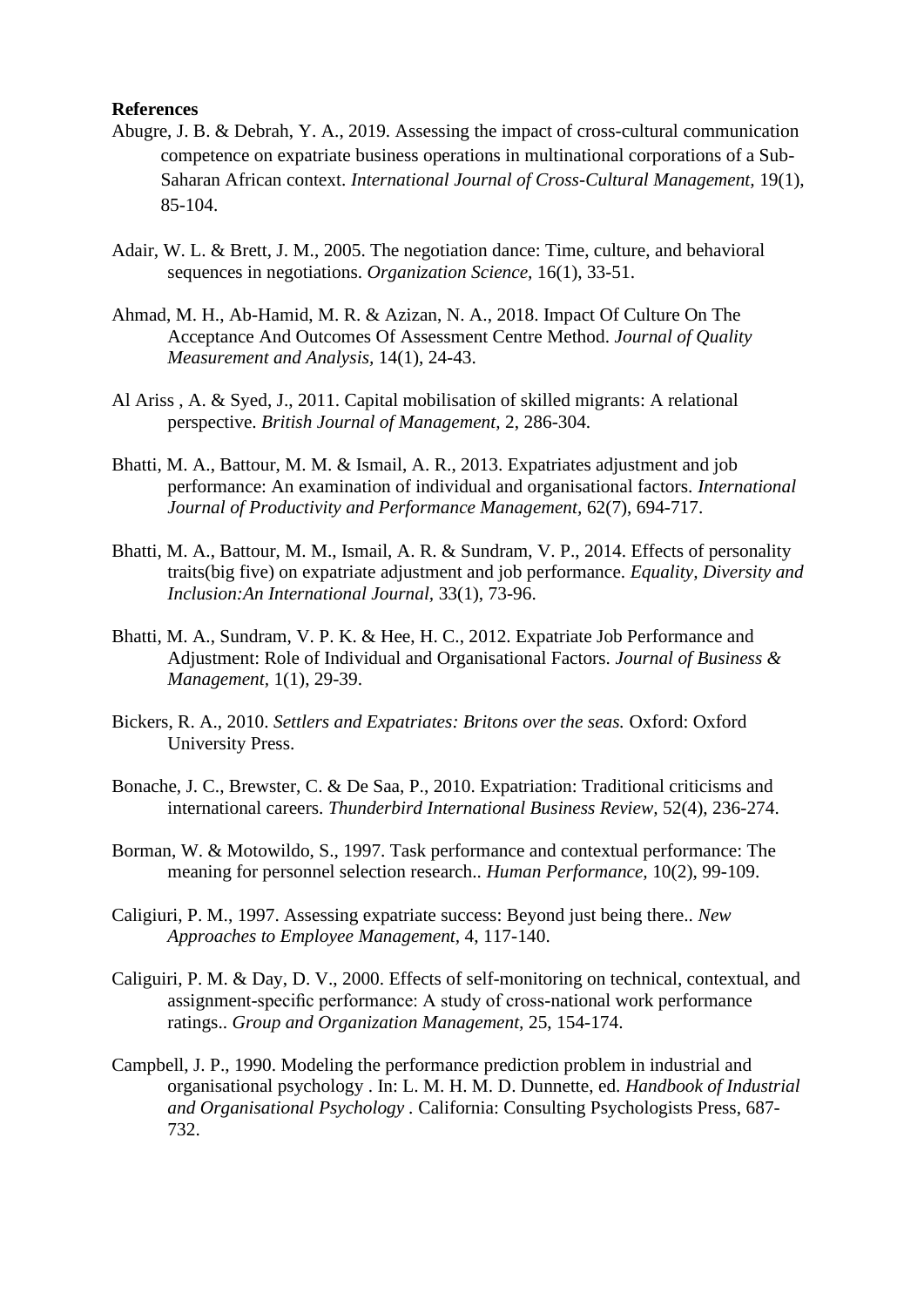- Cañado, M. L. P. & García, M. D. C. M., 2007. Intercultural Communication in the Global Workplace: The Case of Multicultural Teams in Spain. *Culture, Language And Representation,* 6, 185-202.
- Cardin, J. L. & Brewster, C., 2014. Talent management and expatriation: bridging two streams of research and practice. *Journal of World Business,* 49(2), 245-252.
- Chang, Y. Y., Gong , Y. & Peng, M. W., 2012. Expatriate Knowledge Transfer, Subsidiary Absorptive Capacity, and Subsidiary Performance.. *Academy of Management Journal,*  55(4), 927-948.
- Chen, N., Chao, M. C.-h., Xie, H. & Tjosvold, D., 2018. Transforming cross-cultural conflict into collaboration: The integration of western and eastern values. *Cross-Cultural & Strategic Management,* 25(1), 70-95.
- Cheng, S. S. & Seeger, M. W., 2012. Cultural Differences and Communication Issues in International Mergers and Acquisitions: A Case Study of BenQ Debacle. *International Journal of Business and Social Science,* 3(3), 116-127.
- Clarke, L., Akhentoolove, C. & Punnett, B. J., 2016. *Expatriates to and from developed and developing countries.* London: Edward Elgar.
- Congden, S. W., Matveev, A. V. & Desplaces, D. E., 2009. Cross-cultural Communication and Multicultural Team Performance: A German and American Comparison. *Journal of Comparative International Management,* 12(2), 73-89.
- Daniels, M. A. & Greguras, G. J., 2014. Exploring the Nature of Power Distance: Implications for Micro- and Macro-Level Theories, Processes, and Outcomes. *Journal of Management,* 40(5), 1202-1229.
- Dato Mansor, Z. & Adnan, N., 2014. Factors Contributing for Malaysian Employees' Willingness to Accept International Assignment. *Int. Journal of Economics and Management ,*8 , 67-80.
- Dedahanov, A. T., Lee, D., Rhee, J. & Yusupov, S., 2016. An examination of the associations among cultural dimensions, relational silence and stress. *Personnel Review,* 45(3), 593-604.
- Douchet, L. et al., 2009. Conflict management: An inductive study of Chinese and American managers. *International Journal of Conflict Management,* 20, 355-376.
- Downer, M., Thomas, A. S. & Singley, R. B., 2002. Predicting expatriate job satisfaction: The role of firm internalisation. *Career Development International ,* 7(1), 24-36.
- Durán-Brizuela, R., Brenes-Leiva, G., Solís-Salazar, M. & Torres-Carballo, F., 2016. Effects of Power Distance Diversity within Workgroups on Work Role Performance and Organizational Citizenship Behavior. *Tecnología en Marcha,* 29(2), 64-76.
- Farah, J., Hackett, R. D. & Liang, J., 2007. Individual-level cultural values as moderators of perceived organisational support-employee outcome relationships in China: Comparing the effects of power distance and traditionality. *Academy of Management Journal,* 50, 715-729.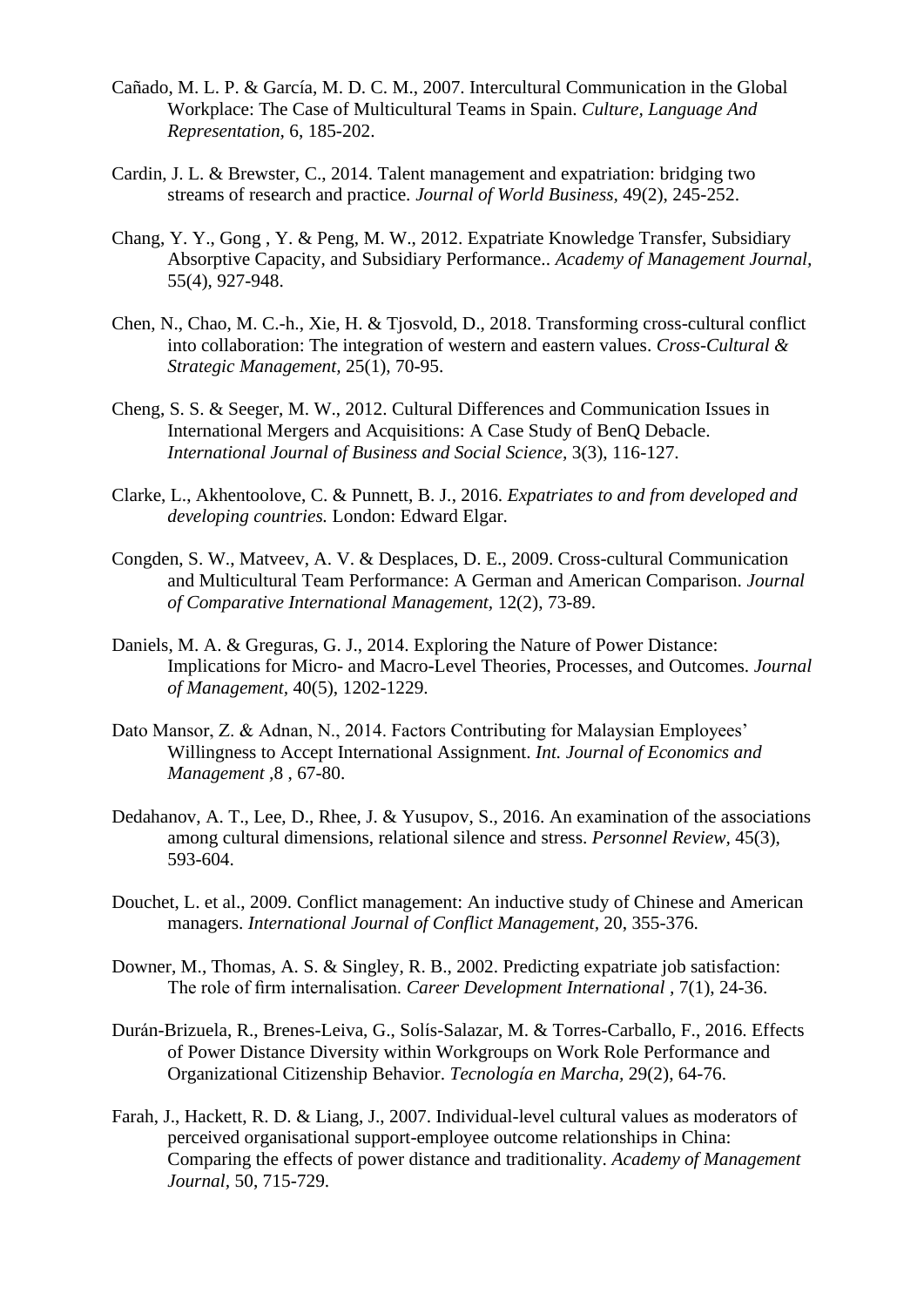- Fitzpatrick, F., 2017. Taking the "culture" out of "culture shock" a critical review of literature on cross-cultural adjustment in international relocation. *Critical perspectives on international business,* 13(4), 278-296.
- Fletcher, C. & Perry, E. L., 2002. Performance appraisal and feedback: A consideration of national culture and a review of contemporary research and future trends. In: O. Anderson, ed. *Handbook of industrial, work and organisational psychology, 1: Personnel psychology.* London, England: SAGE Publications, 127-144.
- Foese, F. J. & Peltokorpi, V., 2011. Cultural distance and expatriate job satisfaction. *International Journal of Intercultural Relations,* 35, 49-60.
- Ganapavarapu, L. K. & Sireesha, P., 2015. Cross-Culture Issues in Global WorkPlace Expatriates at Global Work Place. *Journal of Business and Management,* 17(8), 22- 26.
- Georgakopoulos, T. & Jaeckle, T., 2007. Teaching in the age of diversity: Culture and language sources of conflict and strength in the classroom. *Peace and Conflict Studies,* 14, 93-113.
- Ghosh, A., 2011. Power Distance in Organisational Contexts- A Review of Collectivist Cultures. *The Indian Journal of Industrial Relations,* 47(1), 89-101.
- Gilad, C., Kirkman, B. L., Kim, K. & Farh, C. I. C., 2010. When Does Cross-Cultural Motivation Enhance Expatriate Effectiveness? A Multilevel Investigation Of The Moderating Roles Of Subsidiary Support And Cultural Distance. *Academy of Management Journal,* 53(5), 1110-1130.
- Guttormsen, D. S. A. & Francesco, A. M., 2019. Status and success: Do lower status expatriates in multinational corporations experience different types of success?. *Journal of Global Mobility,* 7(4), 364-380.
- Hair, J. F. Black, W. C., Babin, B. J. & Anderson, R. E., 2006. *Multivariate Data Analysis.*  6th Edition ed. New Jersey: Prentice-Hall.
- Hair, J. F., Black, W. C., Babin, B. J. & Anderson, R. E., 2010. *Multivariate Data Analysis.*  7th edition ed. New Jersey: Prentice-Hall.
- Hall, E. T. & Hall, M. R., 1990. *Hidden differences: Doing business with the Japanese.* New York: Anchor Books.
- Hall, E. T., 1962. *The Hidden Dimensions.* New York: Anchor Books.
- Hall, E. T., 1976. *Beyond culture.* New Jersey: Anchor Books.
- Harada, Y., 2017. A cultural comparison of business practices in Thailand and Japan with implications for Malaysia. *Cogent Social Sciences,* 3(1), 1-9.
- Harris, H., 2002. Strategic management of international workers. *Innovations in International HR,* 28(1), 1-5.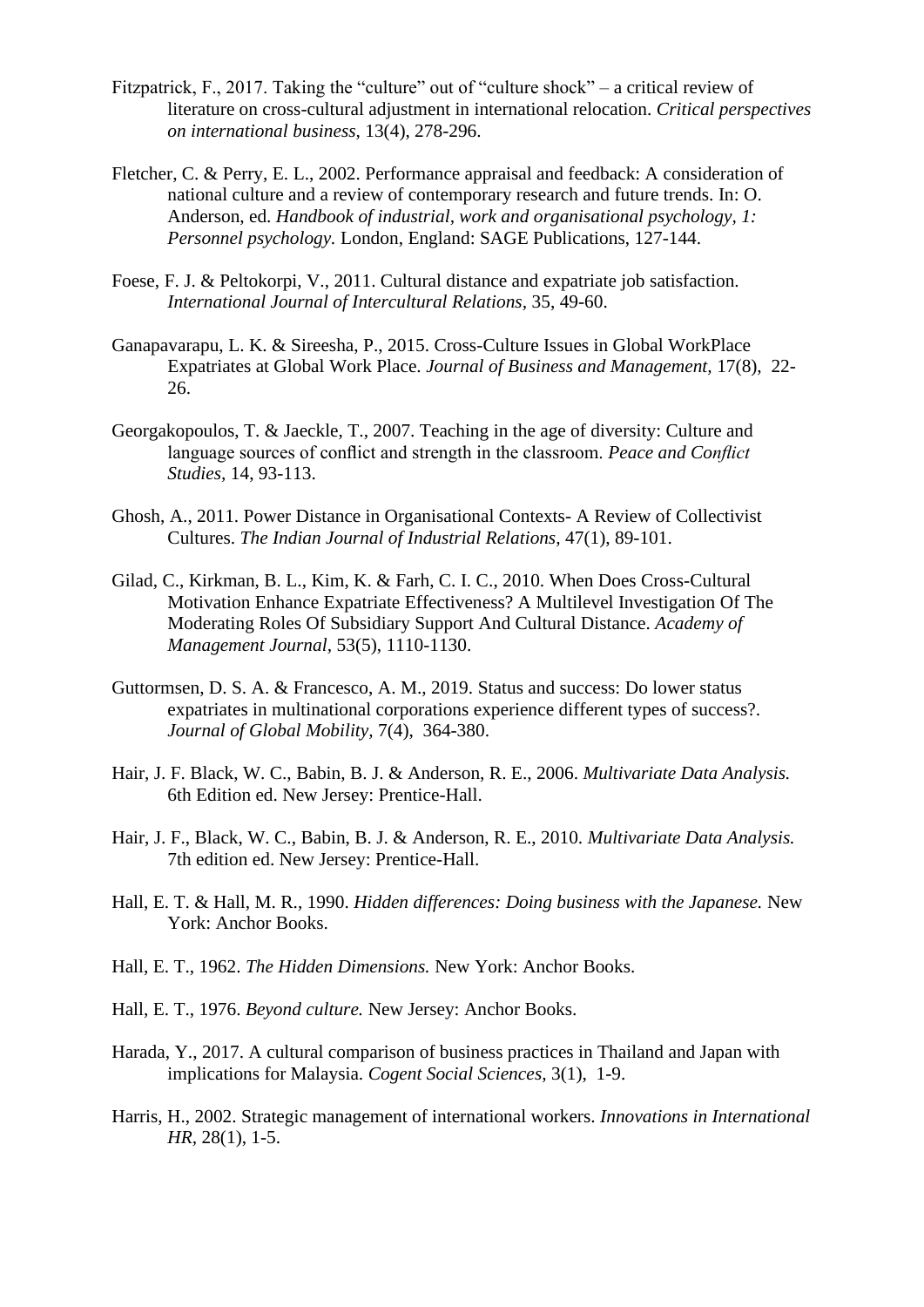- Harrison, D. A. & Shaffer, M. A., 2005. Mapping the criterion space for expatriate success: task and relationship-based performance, effort and adaptation. *The international journal of human resource management,,* 18(8), 1454-1474.
- Hill, C. W. L., 2005. *International Business: Competing in the global marketplace.* 5th edition ed. New York: McGraw-Hill.
- Hofstede, G., 1991. *Cultures and Organisations: Software of the Mind.* London: McGraw-Hill.
- Hofstede, G., 1999. Problems remain, but theories will change. *Organizational Dynamics,* 28, 34-44.
- Hofstede, G., 2001. *Culture's Consequences: Comparing Values, Behaviours, Institutions and Organisations Across Nations.* 2nd ed. Thousand Oaks, CA: SAGE Publications.
- Hofstede, G., Hofstede, G. J. & Minkov, M., 2010. *Cultures and Organisations: Software of the mind.* 3rd ed. New York: McGraw-Hill.
- InterNations, 2019. *Expat Insider 2019 Survey Reveals: The Best and Worst Destinations to Live and Work in 2019.* [Online]

Available at: https://www.internations.org/press/press-release/expat-insider-2019-surveyreveals-the-best-and-worst-destinations-to-live-and-work-in-2019-39881 [Accessed 3 January 2020].

InterNations, 2019. *The Best & Worst Cities for Expats in 2019.* [Online] Available at: https://www.internations.org/expat-insider/2019/the-best-and-worst-cities-forexpats-39894 [Accessed 3 January 2020].

Kartar-Singh, J. S. & Nik-Mahmood, N. H., 2017. Managing Successful Overseas Assignments in Malaysia: Social Competencies, Emotional Competencies, Job Performance and Cultural Adjustment. *International Journal of Business and Management,* 12(11), 174-186.

- Kawar, T. I., 2012. Cross-cultural Differences in Management. *International Journal of Business and Social Science,* 3(6), 105-111.
- Keltner, D., Gruenfield, J. & Anderson, C., 2003. Power, approach, and inhibition. *Psychological Review,* 110(2), 265-284.
- Khatri, N., 2009. Consequences Of Power Distanceorientation In Organisations. *The Journal of Business Perspective,* 13(1), 1-9.
- Kirkman, B. L. et al., 2009. Individual power distance orientation and follower reactions to transformational leaders: A cross-level, cross-cultural examination.. *Academy of Management Journal,* 52, 744-764.
- Kumar, S., 2018. Understanding Different Issues of Unit of Analysis in a Business Research. *Journal of General Management Research,* 5(2), 70-82.
- Kurata, Y., 1990. Human resource management of foreign staff employees in Japanese companies. *Hitotsubashi Journal of Social Studies,* 22, 27-36.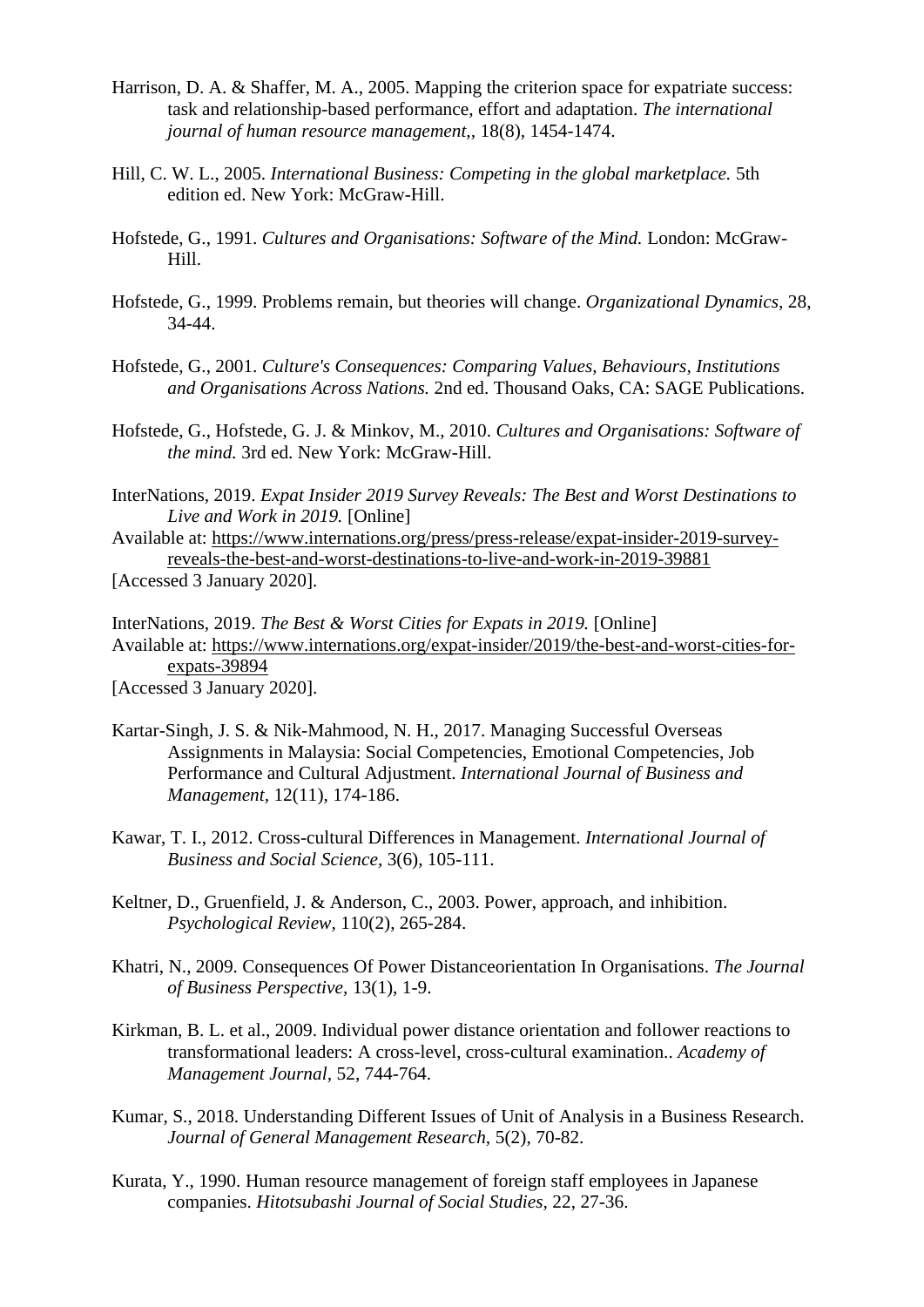- Kuznetsov, A. & Kuznetsova, O., 2014. Building professional discourse in emerging markets: language, context and the challenge of sensemaking. *Journal of International Business Studies,* 45(5), 583-599.
- Lee, T. J., 2015. Implications Of Cultural Differences For Expatriate Managers In The Global Hotel Industry. *Tourism Analysis,* 20, 425-431.
- Lennie, C. & Griggs, L., 1985. *Going international: How to make friends and deal effectively in the global marketplace.* New York: Plume/Random House.
- Leonard, K. M. et al., 2011. Examining media effectiveness across cultures and national borders:A review and multilevel framework. *International Journal ofCross Cultural Management,* 22(2), 83-103.
- Liu, L. A., Adair, W. L. & Bello, D. C., 2015. Fit, misfit, and beyond fit: Relational metaphors and semantic fit in international joint ventures. *Journal of International Business Studies,* 46(7), 830-849.
- Madlock, P. E. ., 2012. The Influence of Power Distance and Communication on Mexican Workers. *Journal of Business Communication,* 49(2), 169-184.
- Mead, R., 1998. *International Management: Cross-cultural Dimensions.* 2nd ed. Victoria: Blackwell Publishing.
- Miller, E. C., Griffin, T., Paolo, P. D. & Sherbert, E., 2009. The Impact Of Cultural Differences On The Effectiveness Of Advertisements On The Internet: A Comparison Among The United States, China, And Germany. *International Business & Economics Research Journal ,* 8(4), 1-12.
- Milliman, J., Taylor, S. & Czaplewski, A. J., 2002. Cross-cultural performance feedback in multinational enterprises: Opportunity for organisational learning. *HR. Human Resource Planning,* 25(3), 29-44.
- Millman, J., Taylor, S. & Czaplewski, A., 2002. Cross-cultural performance feedback in multinational enterprises. *Human Resource Planning,* 25, 29-43.
- Minbaeva, D. & Michailova, S., 2004. Knowledge transfer and expatriation in multinational corporations: the role of disseminative capacity. *Employee Relations,* 26(6), 663-679.
- Mittal, R. & Elias, S. M., 2016. Social power and leadership in cross-cultural context. *Journal of Management Development,* 35(1), 58-74.
- Mittal, R. & Saran, A., 2010. Impact of power distance on multi-source feedback evaluations: a cross-cultural perspective. *Journal of International Business and Economics,* 10(2), 117-122.
- Mohd Salleh, L., 2005. *Proceedings of the 2005 Association for Business Communication Annual Convention 1 Copyright @ 2005 Association for Business Communication High/Low Context Communication: The Malaysian Malay Style.* s.l., Association for Business Communication.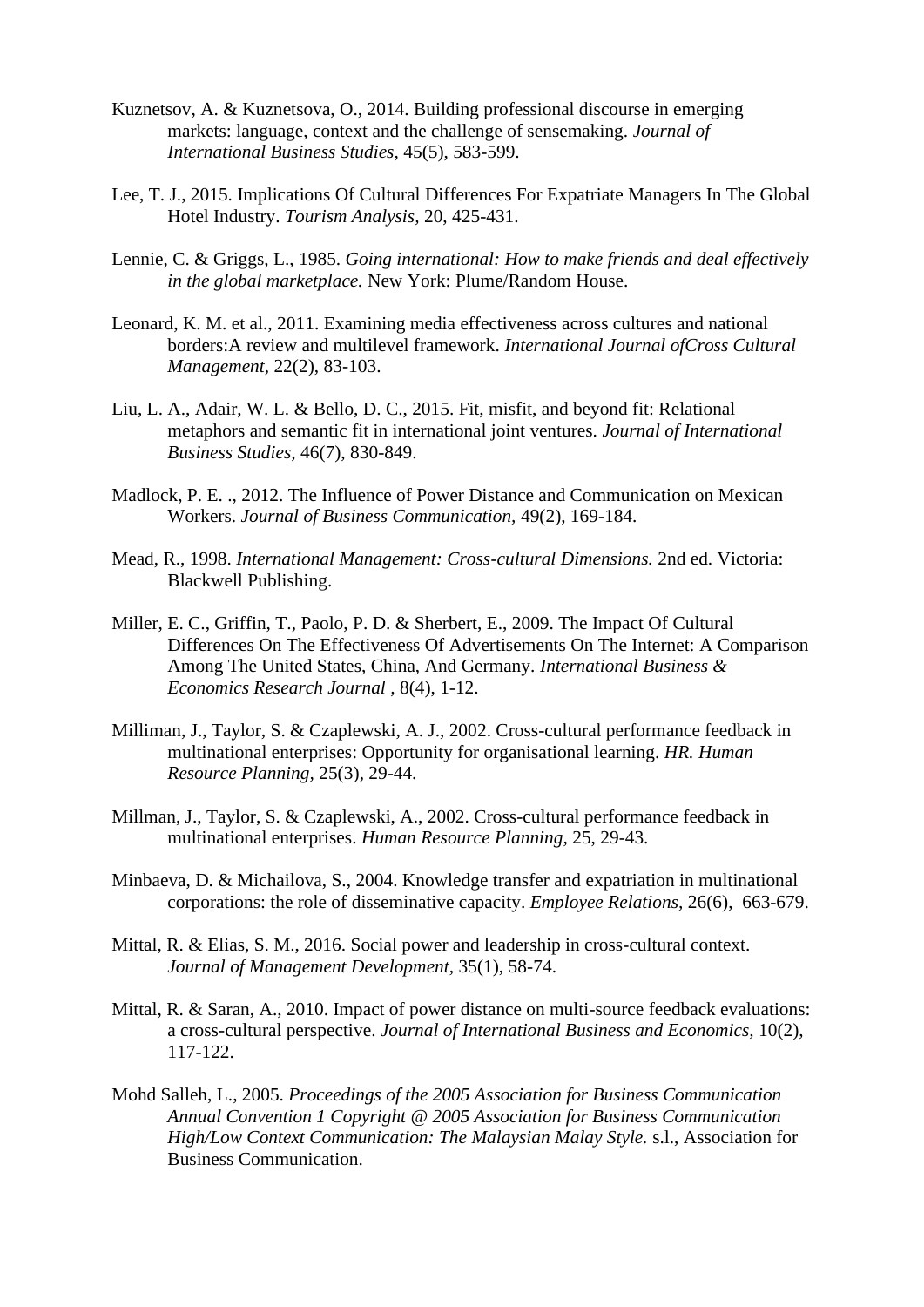- Morrison, E. W., Chen, Y. R. & Salgado, S. R., 2004. Cultural differences in newcomer feedback seeking: A comparison of the United States and Hong Kong. *Applied Psychology: An International Review,* 53(1), 1-22.
- Naeem, A., Nadeem, A. & Khan, I. U., 2015. Culture Shock and Its effects on Expatriates. *Global Advanced Research Journal of Management and Business Studies,* 4(6), 248- 258.
- Nam, K. A., 2015. *High-context and low-context communication.* California: Sage Publication.
- Nnia, I., 2015. Conflicts Encountered by Multinational Corporations in Cross-Cultural Communication and its Solutions. *Journal of International Business and Economics,*  3(1), 86-92.
- Okech, J. E. A., Pimpleton , A. M., Vannatta, R. & Champe, J., 2015. Intercultural communication: An application to group work. *Journal for Specialists in Group Work,* 40, 268-293.
- Okech, J. E. A., Pimpleton-Gray, A., Vannatta, R. & Champe, J., 2016. Intercultural Conflict in Groups. *The Journal for Specialists in Group Work,* 41(4), 350-369.
- Okoro, E., 2012. Cross-cultural etiquette and communication in global business: towards a strategic framework for managing corporate expansion. *International Journal of Business and Management,* 7(16), 130-138.
- Osland, J. & Osland, A., 2005. Expatriate paradoxes and cultural involvement. *International Studies of Management and Organization,* 35(4), 91-114.
- Pinto, L. H., Cardoso, C. C. & Werther, W. B., 2017. Expatriates' withdrawal intentions: The influence of organisational culture and satisfaction with the assignment. *Personnel Review,* 46(8), 1852-1869.
- Purwanto, E., 2018. Moderation Effects Of Power Distance On The Relationship Between Job Characteristics, Leadership Empowerment, Employee Participation And Job Satisfaction: A Conceptual Framework. *Academy of Strategic Management Journal,*  17(1), 1-9.
- Qureshi, M. A., Muhammad-Shah, S. M., Mirani, M. A. & Tagar, H. K., 2017. Towards an Understanding of Expatriate Job Performance: A Conceptual Paper. *International Journal of Academic Research in Business and Social Sciences,* 7(9), 320-332.
- Rahman, M. S., 2017. The Advantages and Disadvantages of Using Qualitative and Quantitative Approaches and Methods in Language "Testing and Assessment" Research: A Literature Review. *Journal of Education and Learning,* 6(1), 102-112.
- Ramalu, S. S., Rose, R. C., Kumar, N. & Uli, J., 2010. Doing business in global arena: An examination of the relationship between cultural intelligence and cross-cultural adjustment. *Asian Academy of Management Journal,* 15(1), 79-97.
- Rani, K. U., 2016. Communication Barriers. *Journal of English Language and Literature,*  3(2), 74-76.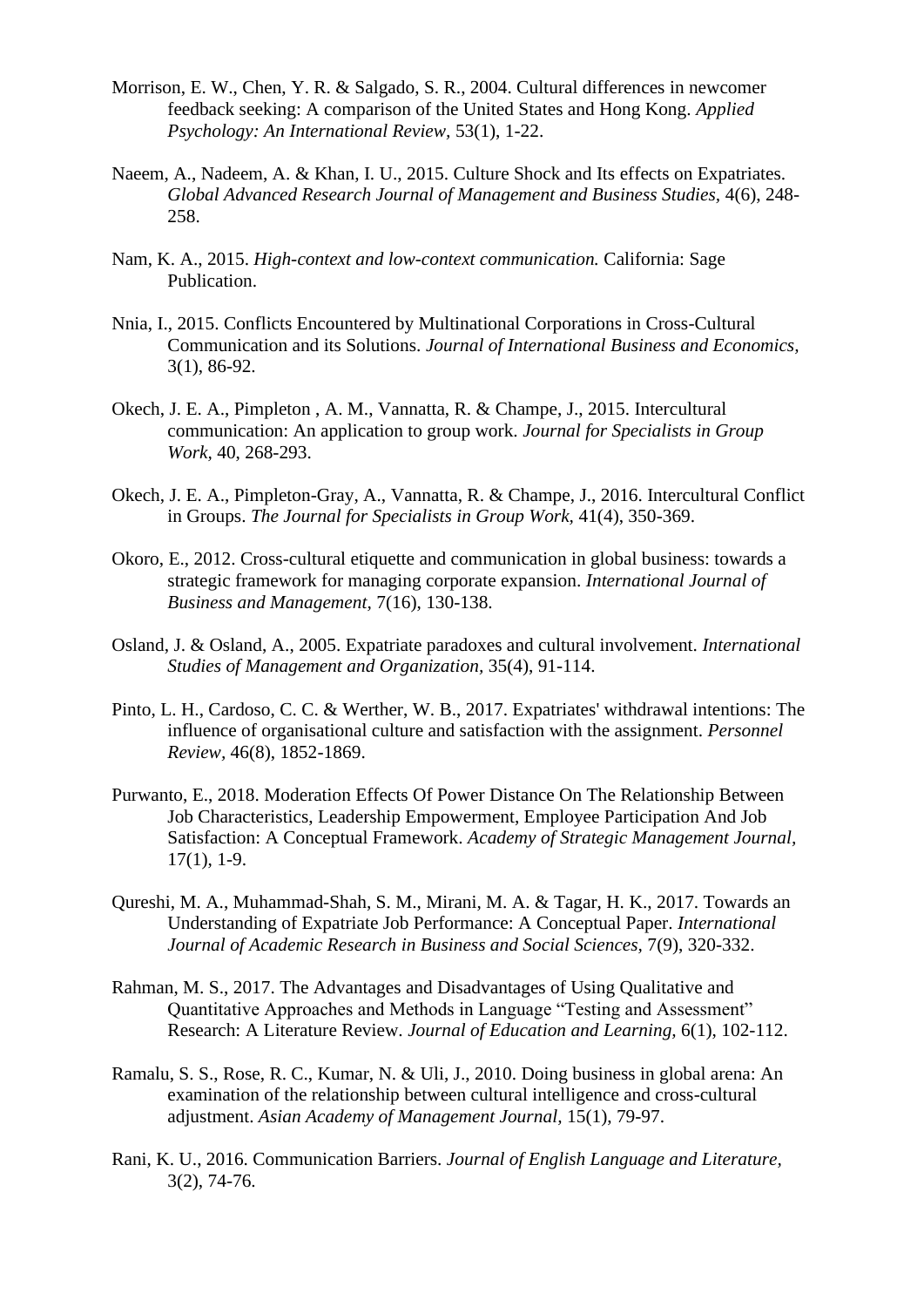- Rao, A. N. & Pearce, J. L., 2016. Should management practice adapt to cultural values? The evidence against power distance adaptation. *Cross-Cultural & Strategic Management,*  23(2), 257-286.
- Rau, P.-L. P., Liu, J., Juzek, C. & Nowacki, C. R., 2013. Fostering Job Satisfaction and Motivation through Power Distance: A study of German Expatriates' Leadership in China. *Global Business and Management Research: An International Journal,* 5(4), 161-170.
- Ray, D., 2014. Overcoming cross-cultural barriers to knowledge management using social media. *Journal of Enterprise Information Management,* 27(1), 45-55.
- Rehman, K. M., 2018. *Study The Role of Expatriate In Managing MNC Subsidiary Organizations.* s.l., Journal of Business and Management.
- Sambasivan, M., Sadoughi, M. & Esmaeilzadeh, P., 2017. Investigating the factors influencing cultural adjustment and expatriate performance: The case of Malaysia. *International Journal of Productivity and Performance Management,* 66(8), 1002- 1019.
- Scheible, D. H., 2017. The Role of Expatriation in the Context of Managing Diversity in International Organizations. *Interculture Journal,* 16(27), 87-96.
- Sekaran, U., 2013. *Research Methods for Business.* 4th edition ed. New York: John Wiley & Sons, Inc.
- Shaffer, M. A. et al., 2006. You can take it with you: Individual differences and expatriate effectiveness. *Journal of Applied Psychology,* 91(1), 109-125.
- Shore, B. & Cross, B., 2005. Exploring the role of national culture in the management of large-scale international science projects. *International Journal of Project Management,* 23(1).
- Sims, R. & Schraeder, M., 2004. An examination of salient factors affecting expatriate culture shock. *Journal of Business and Management,* 10(1), 73-88.
- Singh, A. A., Merchant, N., Skudrzyk, B. & Ingene, D., 2012. Association for Specialists in Group Work: Multicultural and social justice competence principles for groupworkers.. *The Journal for Specialists in Group Work,* 37, 312-325.
- Society for Human Resource Management, 2008. *Research Quarterly,* Alexandria: Society for Human Resource Management.
- Sonnentag, S. & Frese, M., 2002. *Performance Concepts and Performance Theory.* Germany: John Wiley & Sons, LTD..
- Tharenou, P., 2013. Self-initiated expatriates: an alternative to company-assigned expatriates?. *Journal of Global Mobility,* 1(3), 336-356.
- Treven, S., Mulej, M. & Lynn, M., 2008. The impact of culture on organisational behavior. *Management,* 13(2), 27-39.